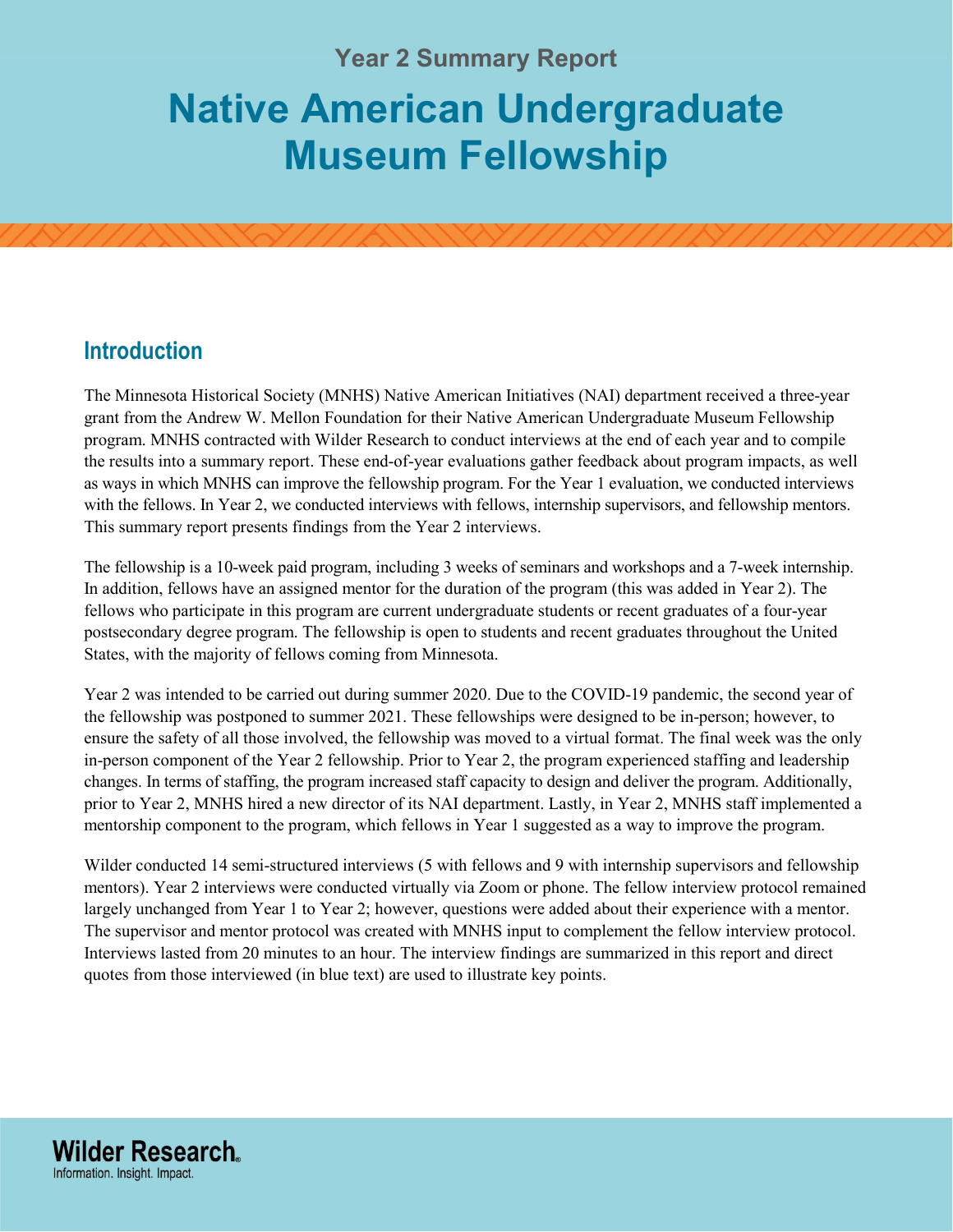## **Reasons for being a part of the fellowship**

When asked why they wanted to be a part of this fellowship, all of the fellows saw it as a way to connect to their undergraduate major in a professional setting.

*There are a lot of internships for history majors and not anthropology majors. When I was reading the description, I saw it said anthropology/archeology majors and usually in museums it's history major.*

Three fellows saw the fellowship as an opportunity to get real-life experience working in a museum, to gain a better understanding of how a museum works, and to learn more about the wide array of museum professions. Fellows also noted the fellowship was an opportunity to reaffirm or examine their interest in a museum career. Additionally, two of the fellows noted they were drawn to the internship because it was designed for Native American fellows and led by Native American staff.

*[I]t was Native American space, I prefer to be in an Indigenous setting.*

Fellows were also asked about their goals for participating in the program. Three main themes emerged: cultural professional development, relationship and network building, and skill and knowledge development.

Mentors and supervisors, on the other hand, said they got involved because they saw a connection between their work and the NAI department, and saw this experience as an opportunity to help strengthen this connection. Two of the supervisors noted that this experience elevated ideas and experiences from communities that their work focuses on. Serving as a mentor or supervisor gave them more access and insight into these communities that they did not have before.

#### *Some of my interest working on this and getting a fellow was to help out a young person and get some help getting into the Native American community that I have limited access to on my own.*

Six supervisors and mentors mentioned that they got involved in the fellowship because they identify as members of the BIPOC community and understood that the program wanted fellows to have connections to BIPOC staff at MNHS. Those staff also said that having BIPOC people in these roles was really important for the program because it allowed fellows to "see themselves" in institutions like MNHS. In addition, many of the mentors mentioned the current work they are doing at MNHS to establish a mentorship program for BIPOC staff. These staff saw their participation in the fellowship as an opportunity to learn more about how a BIPOC mentorship program could work at MNHS.

*I think for me it's really important to have Indigenous people in these spaces, but also for young Indigenous students—those who are still in college—to see themselves reflected … [W]hether it's higher education or museums, they need to know there is a space for them.*

Supervisors and mentors also said they felt passionate about participating because of the meaningful impact that their own mentors or supervisors had on their lives. Supervisors and mentors mentioned they had the desire to "pay it forward" to these fellows by helping them understand both formal and informal structures that make up the culture of an institution, acting as a connection to other people and areas of MNHS, and supporting fellows during and after their time in the program.

### *I have been so grateful to all of my mentors at MNHS and [wanted to] pass that forward, as well as get to know some amazing fellows.*

Both supervisors and mentors noted that they wanted to make lasting connections with the fellows, and that this was as an opportunity to learn from the fellows and see what new ideas and perspectives fellows bring to MNHS.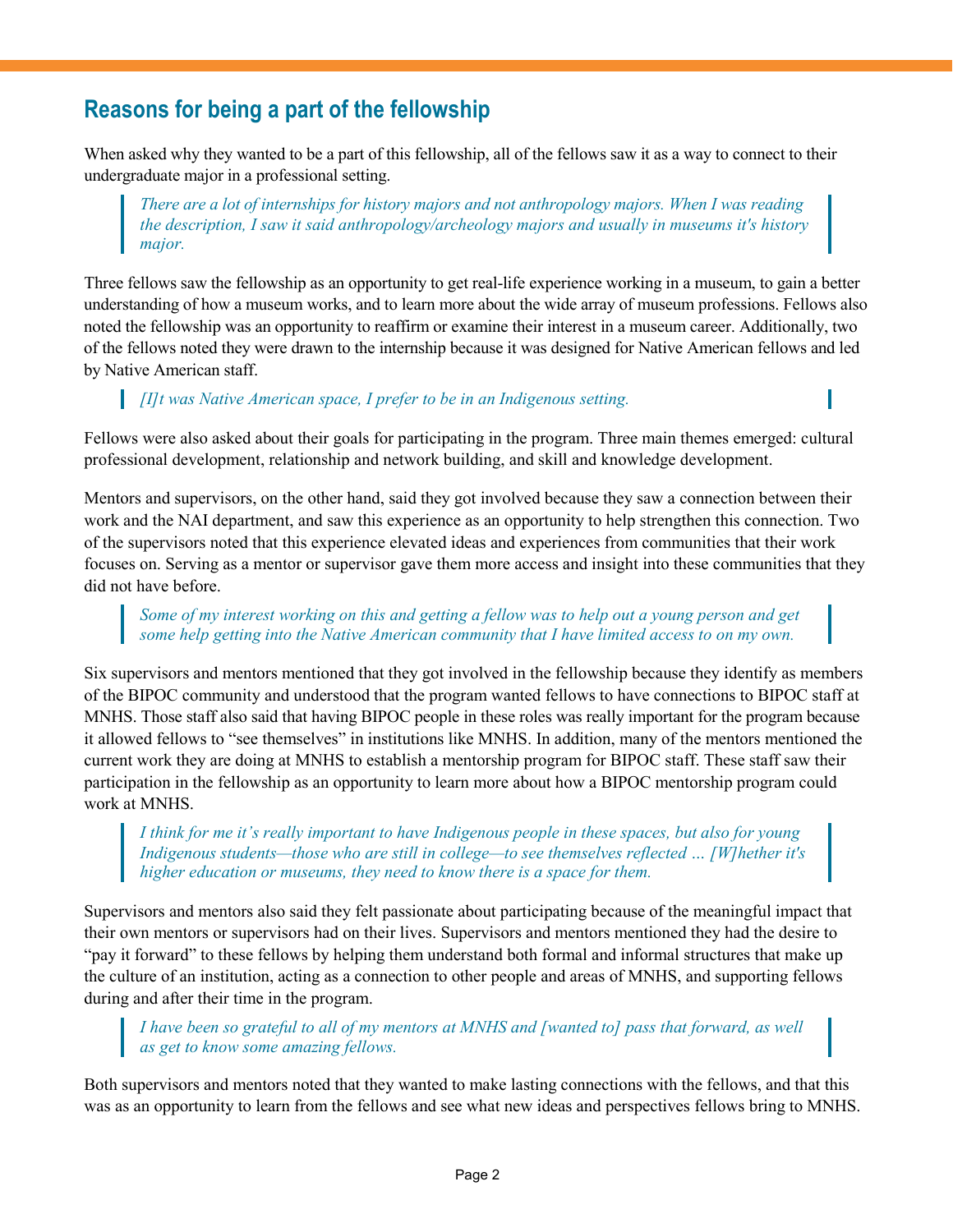## **Experience in the program**

Overall, fellows gave positive ratings on their experience in the program (Figure 1). The majority of fellows rated the three-week seminar and the compensation they received as "excellent." Additionally, when asked what they liked best about the program, many noted the seminar portion. Fellows also noted that they really enjoyed being able to be taught by and interact with NAI staff throughout their time in the program. Getting information and materials in preparation for the fellowship was rated slightly lower, with two responding "fair."

#### **1. Fellows: How would you rate the following aspects of the Native American Undergraduate Museum Fellowship Program (n=5)**

|                                                                                                  | <b>Excellent</b> | Very good | Good | Fair | Poor |
|--------------------------------------------------------------------------------------------------|------------------|-----------|------|------|------|
| The application process                                                                          |                  | 3         |      |      |      |
| Getting information and materials in preparation for the<br>fellowship                           | 2                | 1         | --   | 2    |      |
| The three-week museum seminar                                                                    | 4                | 1         |      |      |      |
| Your 7-week internship                                                                           | 2                | 3         |      |      |      |
| The final in-person week at MNHS <sup>a</sup>                                                    | 3                |           | 2    |      |      |
| Help with housing arrangements and other logistical<br>assistance from MNHS, such as travel help | 2                | 1         | 2    |      |      |
| The compensation you received for this fellowship                                                | 4                |           | 4    |      |      |
| Opportunities to interact with the other fellows                                                 | 2                | 3         |      |      |      |
| Opportunities to meet and interact with other museum<br>professionals                            | 2                |           | 3    |      |      |

*<sup>a</sup> This measure was added in Year 2 due to the virtual nature of fellowship.*

Fellows saw the program as helpful in developing professionally and deepening their understanding of the relationship between museums and Native communities (Figure 2). All the fellows noted that the program helped increase their awareness of different types of employment options in the field (which many fellows noted as a reason for applying), as well as deepen their knowledge specifically about the role of museums in educating about the cultures and histories of Native American communities and tribes. When asked what they liked best about the program, fellows noted the opportunity to network to build their connections both inside and outside of MNHS.

## **2. Fellows: Please indicate the extent to which the Native American Museum Undergraduate Fellows Program helped you with the following things (n=5)**

|                                                                                       | Helped me<br>a great deal | Helped me<br>a little | Did not help<br>me at all |
|---------------------------------------------------------------------------------------|---------------------------|-----------------------|---------------------------|
| Build my professional skills like communication and<br>team work                      |                           |                       | --                        |
| Increase my awareness of different types of employment<br>options in the museum field | 5                         | $-$                   | --                        |
| Build my skills and resume to be a strong candidate for<br>a museum job               |                           |                       |                           |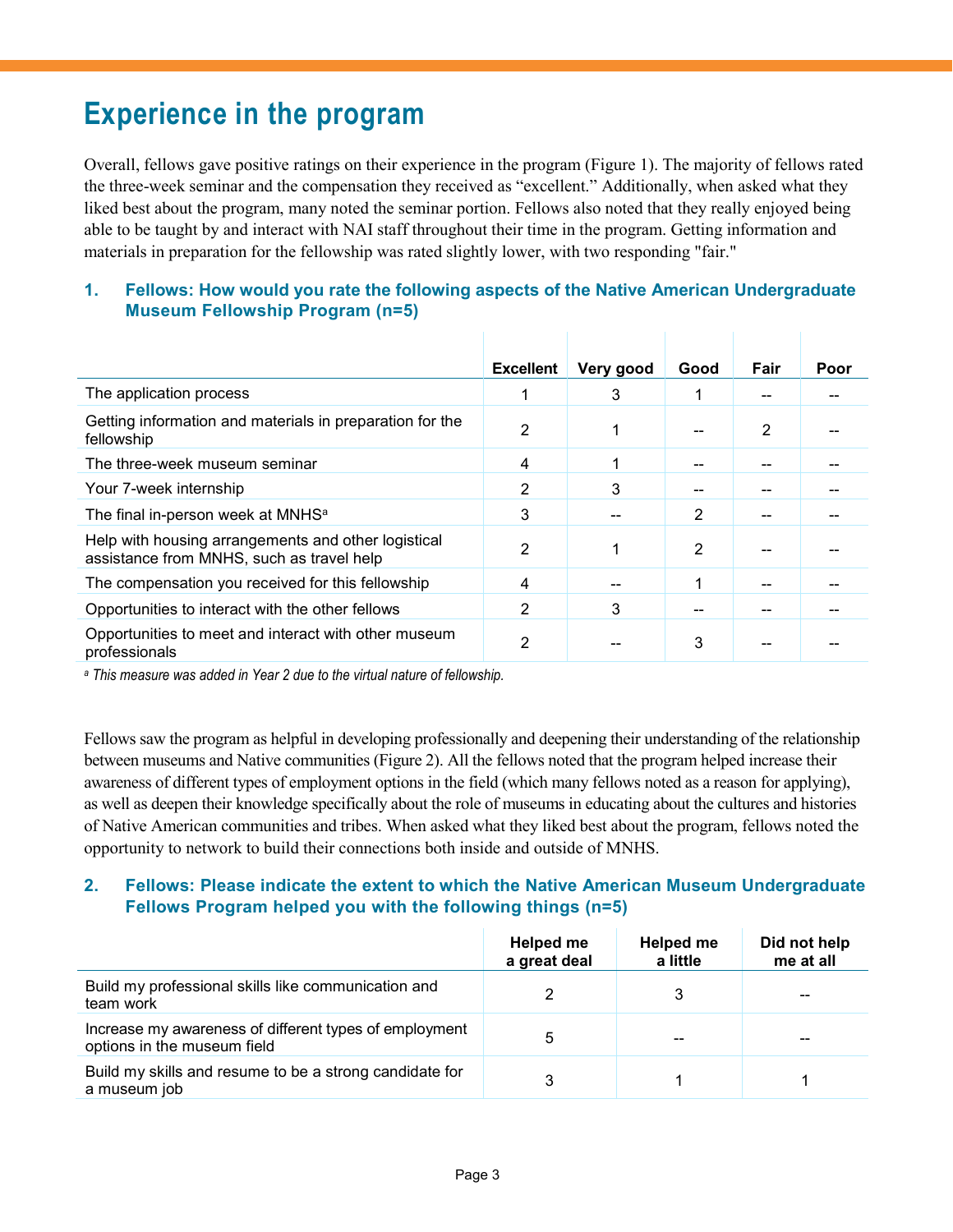### **2. Fellows: Please indicate the extent to which the Native American Museum Undergraduate Fellows Program helped you with the following things (n=5) (continued)**

|                                                                                                                                               | Helped me<br>a great deal | Helped me<br>a little | Did not help<br>me at all |
|-----------------------------------------------------------------------------------------------------------------------------------------------|---------------------------|-----------------------|---------------------------|
| Increase my professional network and connections in<br>the museum field                                                                       | 4                         |                       |                           |
| Improve my understanding of the role of museums in<br>preserving history and culture of Native American<br>communities and tribes             |                           |                       |                           |
| Deepen your knowledge about the role of museums in<br>educating about the cultures and histories of Native<br>American communities and tribes | 5                         |                       |                           |

Supervisors and mentors had a similarly positive experience serving in their roles for this program, and felt supported when necessary by NAI staff (Figure 3). One area NAI should focus on in the future is ensuring supervisors and mentors get information regarding their roles and responsibilities up front.

#### **3. Supervisors & mentors: How would you rate the following aspects of the Native American Undergraduate Museum Fellowship Program from your perspective?**

|                                                                                                                                          | <b>Excellent</b> | Very good | Good | Fair | Poor |
|------------------------------------------------------------------------------------------------------------------------------------------|------------------|-----------|------|------|------|
| Getting information from Native American Initiatives staff<br>regarding your duties and expectations as a supervisor/<br>mentor $(n=10)$ |                  | 3         | 2    |      |      |
| Getting support, as needed, from NAI staff regarding<br>how to best support your supervisee or mentee (n=10)                             | 4                |           | 3    |      |      |
| For supervisors: The overall experience having a fellow<br>do an internship in your department (n=5)                                     | 4                |           |      |      |      |
| For mentors: The overall experience of serving as a<br>mentor to a fellow $(n=5)$                                                        |                  |           |      |      |      |

Many supervisors and mentors saw the fellowship as an opportunity to get involved in helping MNHS meet its goals related to engaging with Native American communities (Figure 4). For most supervisors and mentors, the fellowship helped them deepen their knowledge about the role museums play in educating about the cultures and histories of Native American communities and tribes. Lastly, nearly all supervisors and mentors said that this experience helped them at least a little in learning how to effectively support a museum fellow.

#### **4. Supervisors & mentors: Please indicate the extent to which the Native American Museum Undergraduate Fellows Program helped you with the following things (n=9)**

|                                                                                                                                        | Helped me<br>a great deal | Helped me<br>a little | Did not help<br>me at all |
|----------------------------------------------------------------------------------------------------------------------------------------|---------------------------|-----------------------|---------------------------|
| Learn how to effectively support a museum fellow                                                                                       |                           | 5                     |                           |
| Improve your understanding of the role that museums<br>can play in preserving the history of Native American<br>communities and tribes |                           |                       |                           |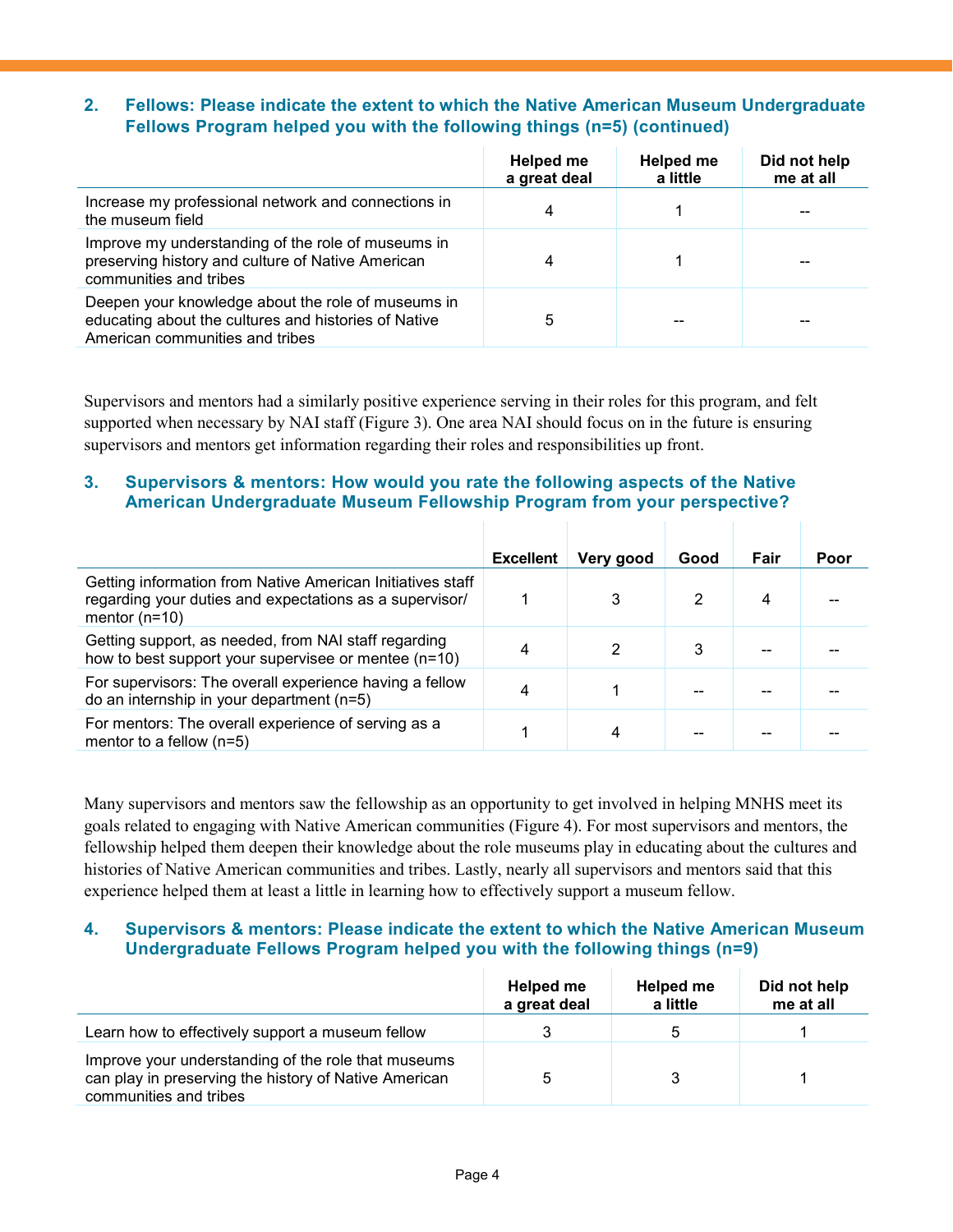#### **4. Supervisors & mentors: Please indicate the extent to which the Native American Museum Undergraduate Fellows Program helped you with the following things (n=9) (continued)**

|                                                                                                                                               | Helped me<br>a great deal | Helped me<br>a little | Did not help<br>me at all |
|-----------------------------------------------------------------------------------------------------------------------------------------------|---------------------------|-----------------------|---------------------------|
| Deepen your knowledge about the role of museums in<br>educating about the cultures and histories of Native<br>American communities and tribes | 4                         |                       | $\sim$ $\sim$             |
| Get more involved in helping MNHS meet its goals related<br>to engaging with Native American communities                                      | 9                         | $-$                   | $- -$                     |

Both supervisors and mentors enjoyed working with and getting to know the fellows, often because the internship felt more like a collaborative working relationship due to fellows' established skills and knowledge. Mentors noted they enjoyed building connections and acting as a "sounding board" about the day-to-day experience of working in a museum. Additionally, this experience gave supervisors and mentors the opportunity to see how other departments in MNHS run their internship programs.

## **Impacts**

## **Impacts for the fellows**

We asked fellows how their experience with the program might impact them in the short term (1-2 years out) and long term (5-10 years out). Short term, fellows saw the fellowship as a continuation of their schooling and preparing them to pursue more schooling in the future if desired. Fellows also noted that the fellowship was an opportunity to get real-life experience working in a professional setting, which helped reaffirm their desire to become a museum professional. For one fellow, this experience allowed them to reaffirm a career in the field.

*[B]eforehand, I wasn't interested or passionate about Native representation in museum work- because I always assumed it was bad from what I had seen. Seeing how there are organizations and Native people who have a good say in certain things … made me reevaluate working in the museum field.*

Fellows also noted that the seminar, the internship, and mentorship helped them build skills like interviewing, writing, and communicating in a museum setting. The fellowship also provided them with resources and experiences that will be helpful for future jobs and internships. Fellows also said that the knowledge they gained on decolonization of museums, such as about the North American Graves Protection and Repatriation Act (NAGRPA) and the repatriation movement, had an impact on them, piquing their interest in their potential career path. Some fellows noted that the fellowship increased their knowledge around preserving Native American cultural history, which influenced them to continue to advocate for Native voices and cultural representation in the field.

*A big thing we learned about was NAGPRA. … [W]ith that update, hopefully, there will be more ways for tribes to get their things back … but there are places in the world, [not] just in the United States, that aren't willing to give things up and I'd really like to be able to help out on the advocacy side of that.* 

One of the most crucial impacts for the fellows was the strong professional connections they made. Fellows talked about how much they enjoyed the opportunities to network with professionals inside and outside of MNHS. This is a big difference from the Year 1 evaluation, where fellows noted a lack of networking opportunities. Fellows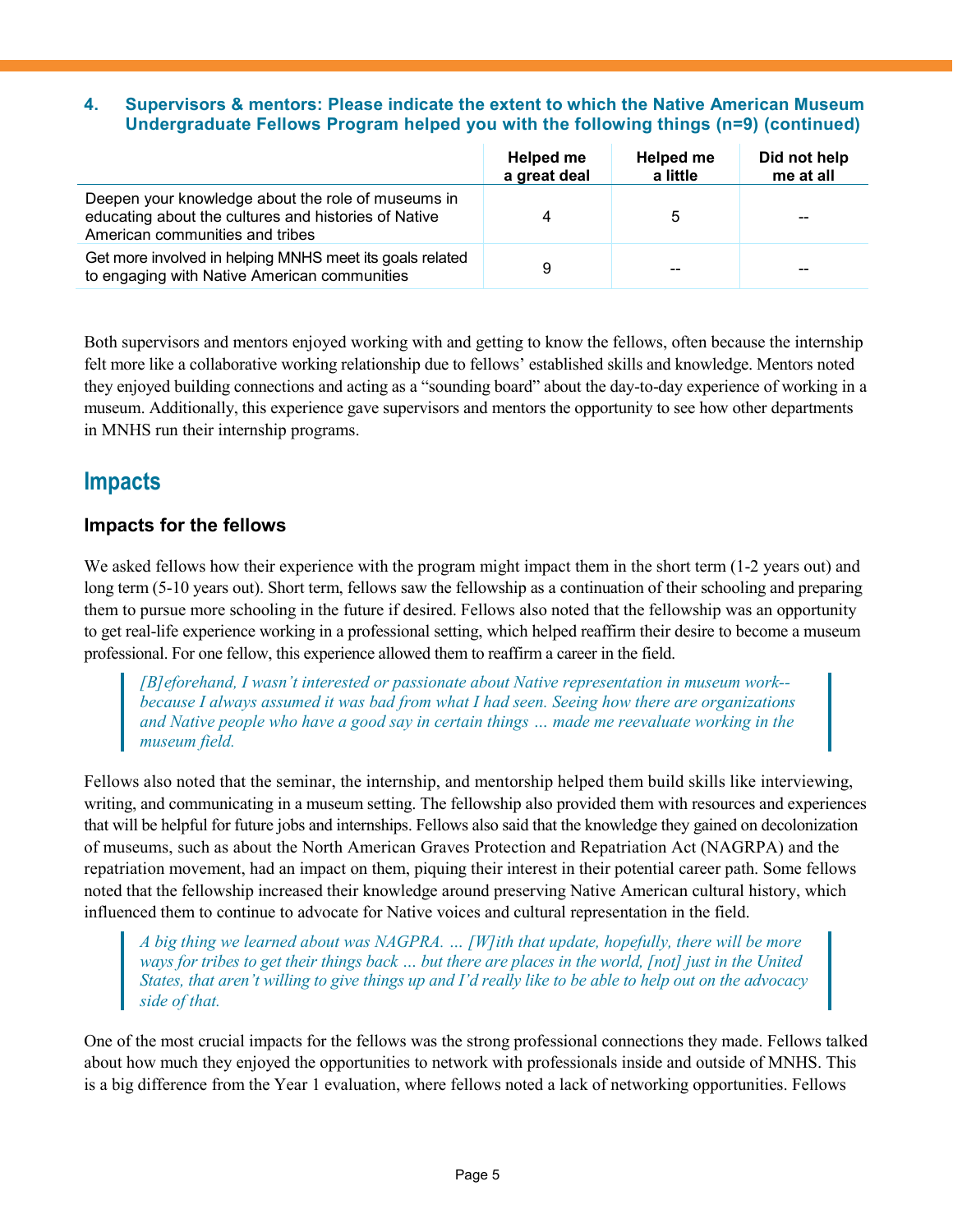valued the connections they made while in the program and predicted these connections would last. Specifically, fellows pointed out how much they valued the connections that they made with Native museum professionals.

*I have reached out to one of the [guest speakers we had] and they provided some resources to me. I know a lot more people in the field because of the fellowship. Based on the connections I have, I feel comfortable reaching out [to them].*

*I think it's going to impact my career just because of the connections that I've made and having the resource of MNHS in my back pocket to continue doing research, create a project of my own, to reach out to different communities with their help.*

Supervisors and mentors saw similar impacts, such as learning about the variety of career paths in the museum field, building connections and networks, and developing skills and knowledge related to working in a museum. Supervisors and mentors believed this program could help fellows see themselves working and belonging in institutions like MNHS. They also believed the fellowship gave fellows an equity lens on how to look at museums and how they can help work towards decolonizing practices in museums. Lastly, supervisors and mentors hoped that fellows will bring the skills, connections, and knowledge they gained from the fellowship back to their communities.

*I hope that education and awareness empowers them to interact with museums in new ways and to be agents of change within museums or whatever field they go into. One of the tenets of these fellowships is to talk about things through an equity lens. I would hope that fellows leave with ideas on how to apply that in a professional setting as they embark into their own professional careers.*

*These are colonial, predominately White institutions. There is a lot of healing to be done at places like MNHS. I hope that programs like these fellowships are stable enough to provide a foundation for our fellows that to confidently say, 'I am an expert in this field. I belong here and I am going to help push it forward in the present and future.'*

## **Impact on the Minnesota Historical Society**

Fellows saw this program as a positive initiative from MNHS and hoped that more institutions around the country would implement similar programs. This program helped fellows address stereotypes and prejudices they had of Native representation in museums, made the MNHS a welcoming and safe space for fellows, and increased the understanding of how institutions can connect and learn from Native communities. Additionally, fellows said that the program helps increase the visibility of Native American people working in museums, which could help usher in more young Native American people into the program and field.

*MNHS has a commitment to increasing diversity and inclusion in their organization and this program does that. They could even expand this to be a nationally recognized program.*

Supervisors and mentors also noted the positive impact the fellowship program has on MNHS as an organization. They said that the program helps MNHS work towards reparative and equity efforts through gaining more diverse voices and perspectives in many areas of their work and expanding MNHS's connections to Native communities. Additionally, supervisors and mentors said that the fellowship program reminds staff of the relationships both past and present between MNHS and Indigenous peoples. Like the fellows, supervisors and mentors saw the program as a potential model in the field for Native American museum fellowships. Lastly, supervisors and mentors frequently talked about the hope that this fellowship program and programs like it would help hire and retain Indigenous staff and staff of color. Supervisors and mentors said that fellows left the program with good feelings about MNHS, which could help encourage them to pursue a career at MNHS.

*[The Native American Undergraduate Museum Fellowship (NAUMF)] has been one of the greatest aspects of our work that directly leads to employment opportunities being filled by alum. We don't have anything else that is like that, where you can see the correlation of people who have been exposed and participated in the fellowship and then being employed. To continue that is so important to diversifying MNHS and moving forward with culture change and inclusion at MNHS.*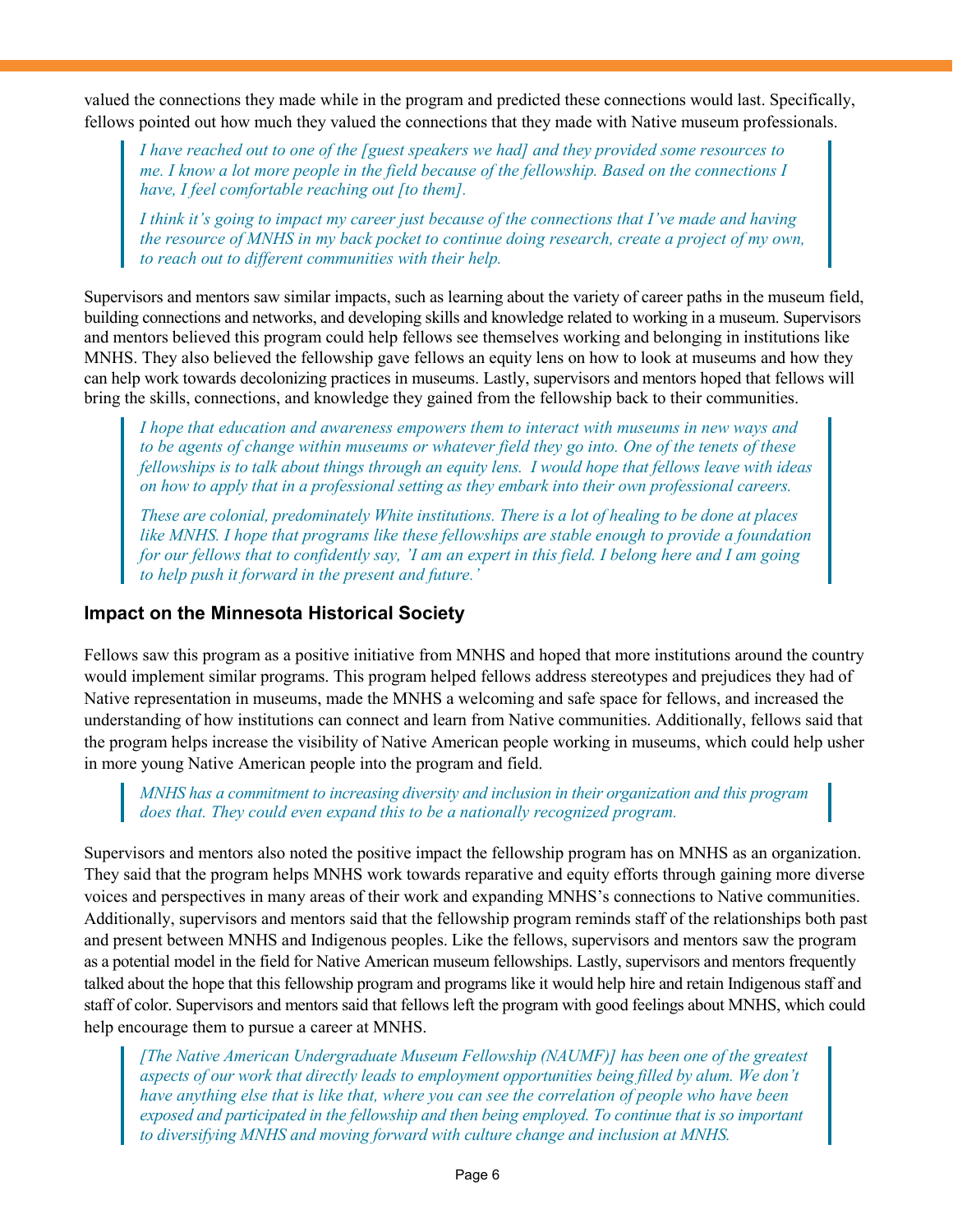Additionally, supervisors and mentors expressed hope that the fellowship program could lead to identifying and understanding the shared goals between departments and foster relationships due to the intersection of those shared goals. They said that they hope that the fellowship program will set strong standards for how departments in MNHS can and should collaborate with others. Supervisors and mentors also said that this fellowship is an important mechanism by which MNHS engages with Native communities in Minnesota and the Midwest region.

*For our department, we could and should engage more in the future in programs like this with NAI. … [O]ur department as a whole could do a lot more to engage with [NAI] more.*

*[I]t also shows tribal nations our dedication to preserving Indigenous history, but preserving it in a way that also keeps Indigenous people in mind. Allowing indigenous youth and students and elders be the storytellers, rather than the museums telling their stories on their behalf.*

## **Suggestions for program improvement**

From the fellows' point of view, they saw most room for improvement around the application process. For example, fellows noted they would have liked clearer directions on how to get letters of recommendation to the program, which is similar to what the Year 1 fellows suggested. To make the application more streamlined, Year 2 fellows suggested have an "upload" button or "drag and drop" option within the application portal, so that materials like the letters of recommendation could be easily submitted. Fellows noted that having the essay questions up front on the information page would have been appreciated as well. Additionally, fellows said they would have appreciated a confirmation email when the letters of recommendation had been received and when all application materials were submitted.

Fellows also suggested the program provide materials used throughout the duration of the program in hard copy, as well as digital form, prior to the start of the program, including more detailed descriptions of and communication about their internships. Year 1 fellows also wanted more communication about their internships prior to beginning the program. Fellows felt that the program can improve by provide more training at the beginning on how they will be expected to use electronic tools and resources (e.g., Google Drive), as well as how to navigate MNHS's internal tools, like the library system.

Regarding the in-person portion of the fellowship, some fellows said that they wanted multiple breaks throughout the day, as well as some personal time without anything planned. Additionally, during the evenings, fellows would have appreciated more planned activities that promoted relaxation and bonding among fellows (e.g., bowling or visiting amusement parks).

Lastly, fellows suggested that the program find ways to ensure that those in leadership positions are present for activities for the duration of the program, including during the internship period. This is similar to a recommendation from the Year 1 evaluation. Fellows suggested that a supervisory team from NAI and other departments at MNHS could be formed to help monitor the internships and ensure that staff are treating interns appropriately and carrying out their job effectively.

Both supervisors and mentors offered suggestions for improving the program, primarily around improving the structure and guidelines for these roles. Mentors, especially, noted a lack of training and resources for how they should fulfill their role. For example, mentors said that they would have appreciated clear expectations or guidelines about what being a supervisor or mentor entailed, information about the application process and how fellows were selected, a training or orientation session for supervisors and mentors prior to the program starting, and weekly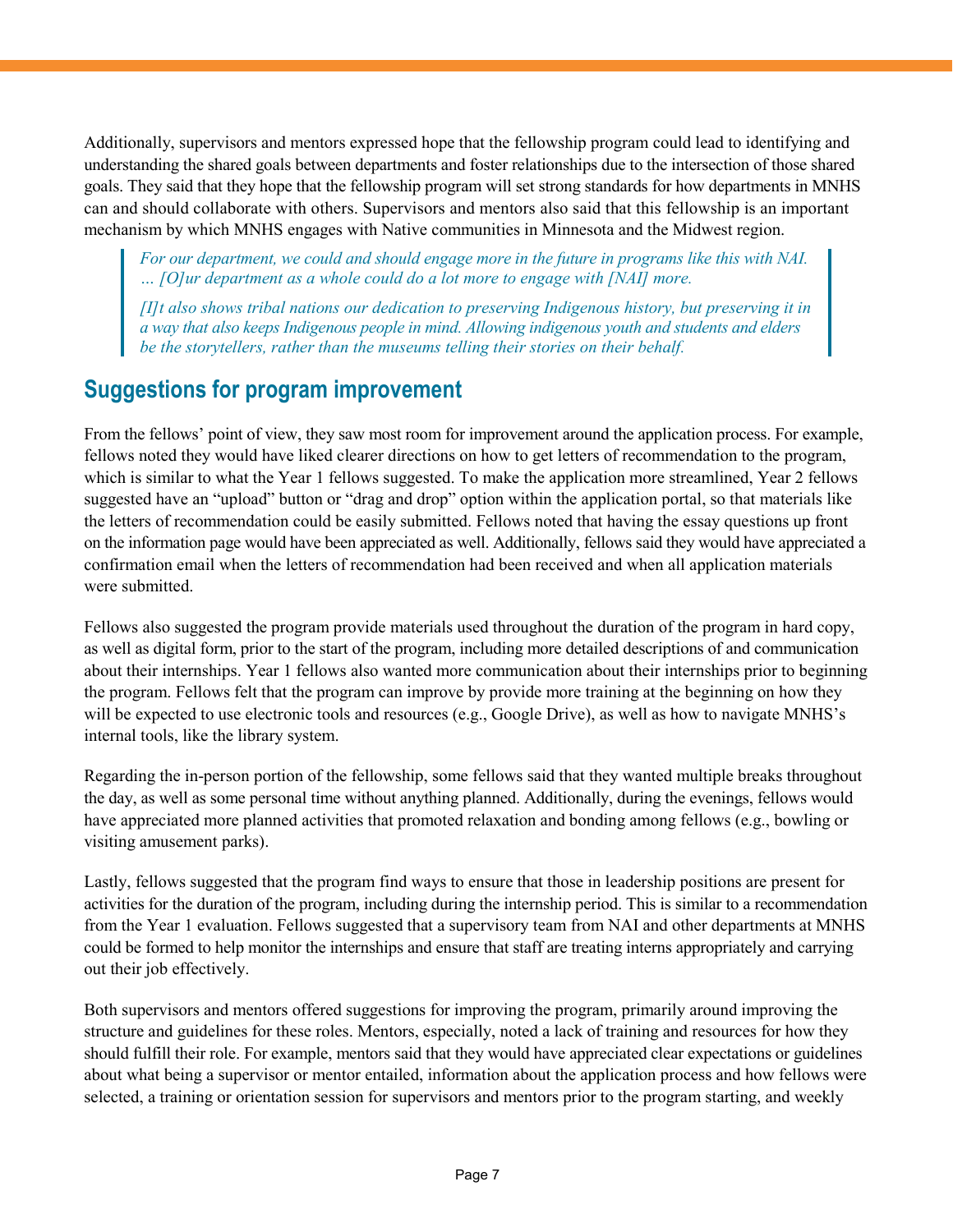meetings with supervisors and mentors throughout the program to talk through any issues or learn different ways to support their fellow.

*In all, better communication as a whole. Once the program got started it was phenomenal to hear about what the fellows were learning and all the people they were meeting, but I felt out of the loop at the beginning. It would have been nice to have had an introductory meeting to talk about the fellowship program; I went online and read everything that was published online for applicants.*

Supervisors and mentors also noticed burnout among the fellows and recommended some ways to help avoid or reduce burnout through self-care resources and guidance, which could be useful in fellows' professional careers as well. Lastly, supervisors and mentors suggested that fellows have opportunities to gain experience in multiple departments and learn more about day-to-day activities performed by departments (that is, not just focusing on their internship project).

## **Future relationship building with Native American tribes and communities**

When asked how MNHS could build strong relationships with Native American tribes and communities through this program, fellows recommended MNHS should proceed slowly and with a solid awareness and acknowledgement of MNHS's history with Indigenous communities. These recommendations were similar to what was reported in the Year 1 evaluation report. It was also suggested MNHS should invite tribal elders and council members to MNHS to tour collections and get an understanding of how MNHS works, and also share their own or their community's goals with MNHS.

Supervisors and mentors mentioned that, generally, there are poor relationships between Indigenous communities and museums, including MNHS. Supervisors and mentors said that programs like this one can help organizations "do better" in terms of relationships and respect with Indigenous tribes and communities; this program shows investment on MNHS's part through time, staff, money, and other resources to improve those relationships. One respondent said the fellowship can "help heal those things we [MNHS] haven't done so well in the past."

Additionally, supervisors and mentors noted that the fellows will be bringing skills, knowledge, and relationships to their tribes that will hopefully positively impact their communities. They said that they hoped the fellowship will create more opportunities in the future for collaboration between institutions and Indigenous communities and that these communities are welcome at MNHS.

*The fellows had conversations about decolonizing museums and what that might look like. They got to meet with different scholars and people within the cultural heritage field like tribal heritage. They got to have a really good look at the way museums interact with cultural heritage on multiple levels. Nothing but good can come out of that kind of critical engagement with the field of cultural heritage.* 

*I think about the various Native Nations that were represented in the fellows … [T]hose fellows all took back a lot of expertise and connections and networks with them. That will help them and their Nations advocate for their cultural heritage. Sometimes museum pit their experts against communities, and the academic expert museum staff is valued at a higher level than the lived experience and knowledge of Indigenous communities. The fact that these fellows have done the readings [and that] they have the language to meet museums on a level playing field will be beneficial to their communities.*